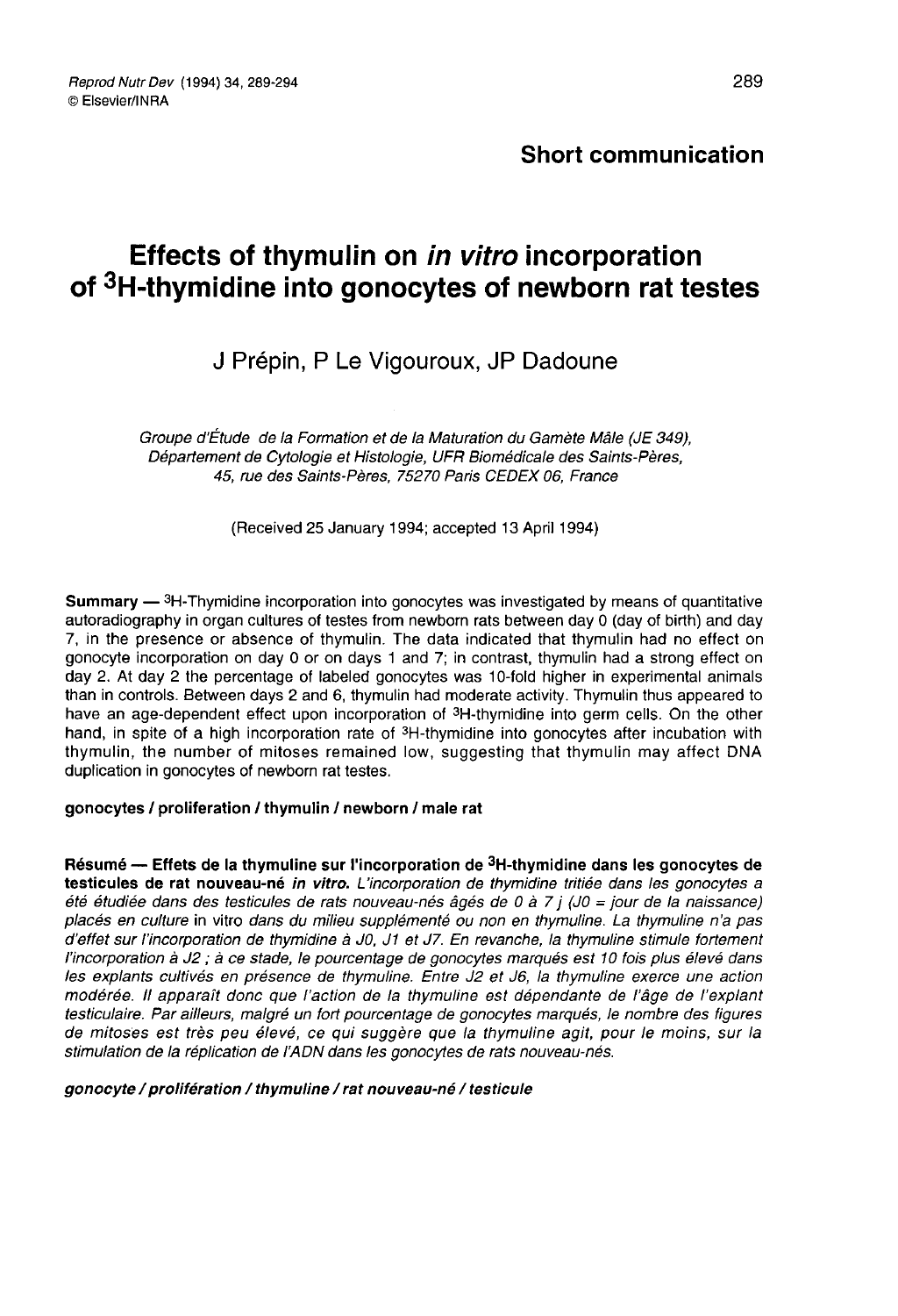### INTRODUCTION

In developing fetal and prepubertal rat testes, germ cells pass through 2 periods of extensive mitotic activity. The initial period takes place between the 13th and 18th day post coitum (pc) (Beaumont and Mandl, 1963), immediately after testicular differentiation (Jost, 1972). According to previous reports, the second period begins on the 7th day *post partum* (pp) (Huckins and Clermond, 1968). Between these 2 periods, ie between the 19th day pc and the 3rd day pp, the number of germ cells remains practically constant before sharply decreasing on the 3rd day pp (Beaumont and Mandl, 1963; Huckins and Clermont, 1968), and then increasing again from the 7th or 9th day pp (Huckins and Clermont, 1968). These classical data on the evolution of the number of male germ cells in the rat were obtained using the following methods: i) planimetry, ie evaluation of the total number of germ cells (Beaumont and Mandl, 1962) using the combined techniques of Chalkley (1943) and Dornfeld et al, (1942); ii) counting the germ cells per cross-section of seminiferous cords (Cler mont and Perey, 1957); and iii) determination of the average number of gonocytes per external sex cords (Huckins and Clermont, 1968). However, 3H-thymidine incorporation into germ cells was also investigated on the assumption that incorporation was always followed by mitosis (McGuin ness and Orth, 1992). In that case, labeling of germ-cell nuclei was observed as early as the 2nd day, pp.

Earlier findings had emphasized the role of the thymus-gonad axis in mammalian reproduction (Nishizuka and Sakakura, 1969). Recently, we reported that thymulin, a well-defined nonapeptide hormone produced by thymic epithelial cells (Bach et al, 1975), stimulated in vitro proliferation of gonocytes within the fetal ovary and testis of the rat during the initial intense mitotic activity occurring on the 13th day pc (Prépin, 1991; 1993). Other results indicated that the number of germ cells in the ovaries was higher in fetal rabbits hypophysectomized by decapitation than in controls (Prépin and Jost, 1991). This suggests that hypophysectomy deprives the fetuses of ACTH, thereby preventing the adrenal gland from releasing the corticosterone known to inhibit thymic development (Beam, 1960) or blocking the in vitro secretion of thymulin (Prépin, 1991 ).

The aim of the present work was to use quantitative autoradiography to investigate the effects of thymulin on *in vitro* incorpo-<br>ration of tritiated thymidine into newborn rat<br>germ cells within organ cultures of testes in<br>the presence or absence of thymulin. The<br>results indicated that thymulin has an ag ration of tritiated thymidine into newborn rat germ cells within organ cultures of testes in the presence or absence of thymulin. The results indicated that thymulin has an age-<br>dependent effect on <sup>3</sup>H-thymidine incorporation into gonocytes.

### MATERIALS AND METHODS

### Animals and culture procedure

Wistar CF rats (stock from the CNRS, France) were used. In this strain, females give birth during the night of the 21st day following mating. Males pups aged 0-7 days (date of birth = day 0) were killed by cervical dislocation at 2-3 h pm, then the testes were aseptically removed and immersed in RPMI 1640 medium (Eurobio, Paris). Four testes were used at each age and cultured in medium with or without a thymulin supplement. Each testis was then cut into fragments of approximately 1 mm<sup>3</sup> and maintained in culture for 24 h in 0.8 ml RPMI 2640 medium (Eurobio, Paris) containing 250 iu of benzylpenicillin/ml (Specia, France) and 100 wg streptomycinsulfate/ml (Diamant, France). The culture dishes (Falcon Plastics No 3037) were placed at 36  $\pm$ 1 $\degree$ C in contact with a mixure of 80%  $O_2$  and 5%  $CO<sub>2</sub>$  in air. For experimental organ cultures, media were supplemented with 10  $\mu$ g/ml thymulin (Bachem, Switzerland), while for controls, testis fragments were incubated in a thymulinfree medium.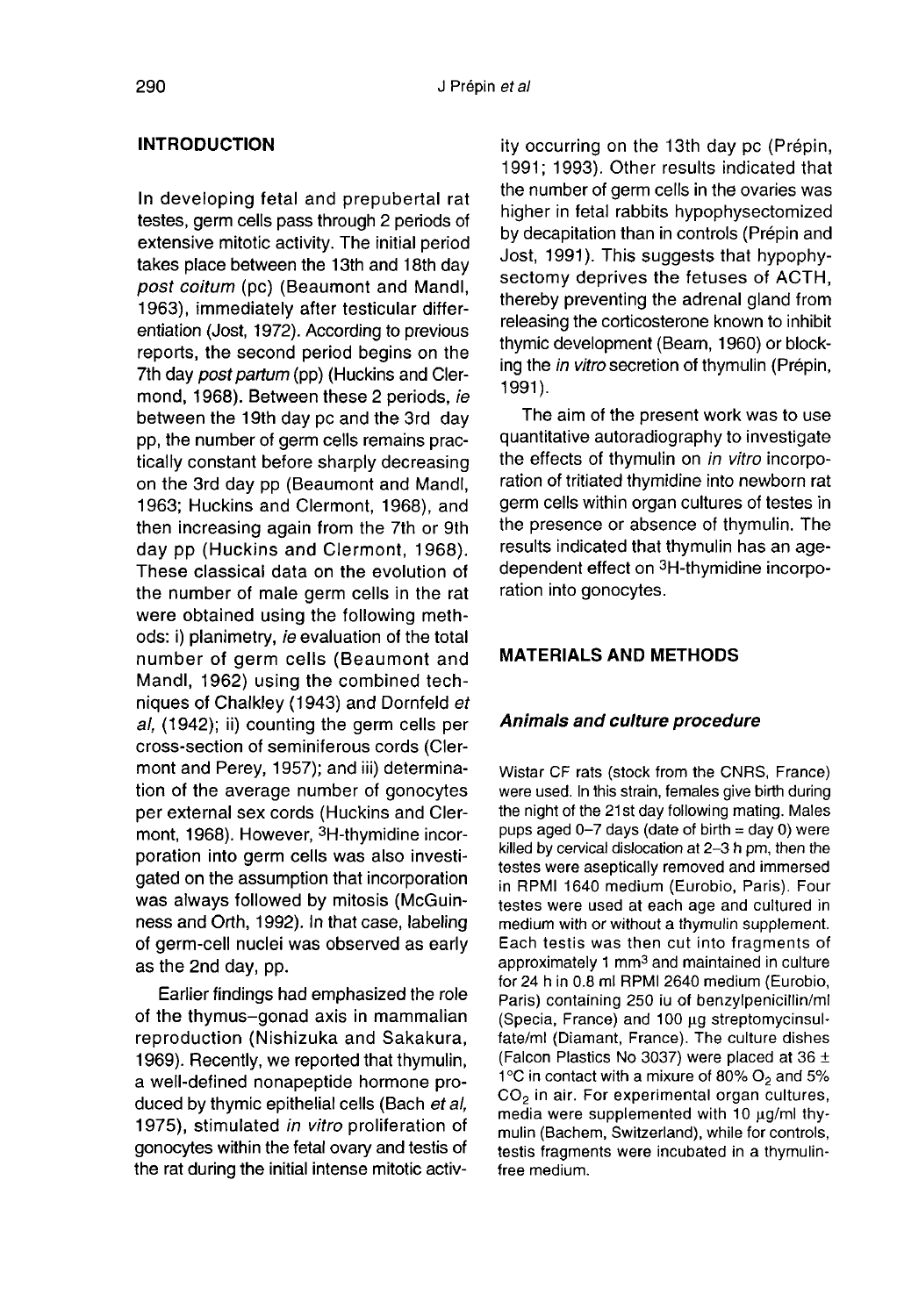# <sup>3</sup>H-Th<br>**3H-Thymidine incorporation**<br>and autoradiography and autoradiography

After 20 h culture, the medium was replaced by an <sup>3</sup>H-Thymidine incorporation<br>
and autoradiography<br>
After 20 h culture, the medium was replaced by an<br>
identical medium to which 1  $\mu$ Ci/ml <sup>3</sup>H-thymidine (specific radioactivity: 25 Ci/mmol) (Amersham, France) was added. After a 3-h pulse and chase in the medium enriched with unlabeled thymidine (4 nmol/ml), explants were fixed by immersion for 1 h at 4°C in 3% glutaraldehyde in 0.2 M collidine buffer, then post-fixed in 1% osmium tetroxide acid and embedded in epon. Sections  $(1-\mu m)$ thick) were dipped in LM1 nuclear emulsion (Amersham, France). After 10 d exposure at 4°C, autoradiograms were developed in Kodak D19 B for 4 min at 18°C and fixed in 30% sodium thiosulfate for 10 min. The sections were then stained with toluidine blue. At each day between day 0 and day 7, quantitative autoradiographic analysis was performed on 500 or more gonocytes from 4 different organ cultures. The germ cells with at least 5 silver grains over the nucleus were considered to be labeled. Background noise of the order of 0.5 grains per 1 000  $\mu$ m<sup>2</sup> was neglected. The labeling index at each time interval was expressed as the percentage of labeled nuclei. In all samples, labeled and unlabeled nuclei were identified by considering the usual cytological features of gonocytes.

Statistical significances were assessed using one-way analysis of variance.

### RESULTS

Testes from pups aged 0-5 d and tissue maintained in organ culture only contained gonocytes with characteristic large, clear, round cells and several nucleoli. Sertoli cell nuclei varied in shape and had single nucleoli (fig 1). In contrast, testes from 6- and 7day-old pups contained about 1-5% spermatogonia in the absence and in the presence of thymulin in the medium. These A-type spermatogonia were often paired and were located at the periphery of the seminiferous cords. After 3H-thymidine incorporation and in the sence of thymulin in the medium. These<br>the sence of thymulin in the medium. These<br>type spermatogonia were often paired<br>d were located at the periphery of the<br>miniferous cords.<br>Af

whatever the age of the explants, different types of testicular cells were labeled: germ cells, Sertoli cells, and peritubular cells. Of the germ cells, only the gonocytes were labeled and mainly between days 1 and 7 pp. Nevertheless, on days 6 and 7, the few spermatogonia present were also labeled  $(fia 1)$ .

In organ cultures without thymulin the percentages of labeled gonocytes increased with the age of the explants, from nearly 0% on day 0 to more than 47% on day 7.

After culture in a thymulin-containing medium, on days 0 and 1 pp, the percentages of labeled gonocytes remained low and were roughly similar to those in controls (fig 2). In contrast, on day 2 pp, the number of labeled cells was 10-fold higher in explants cultured in thymulin-containing medium than in controls (19.9 and 2%, respectively)  $(P< 0.001)$ .

From day 3 to day 6, the percentages of labeled gonocytes remained significantly higher in explants cultured in medium supplemented with thymulin than in controls  $(P < 0.001)$ , although the differences between experimental animals and controls were lower than on day 2. The percentage of labeled germ cells increased by 1.3 on days 3, 4, 5, by 1.17 on day 6, and by only 1.08 on day 7 (fig 2).

It must be noted that images of mitosis were rare in the seminiferous cords, in spite of the high percentages of labeled gonocytes between days 2 and 7. Thus, no gonocytes mitosis was observed up to day 6. After this time, the percentages of mitotic gonocytes were always lower than 4.3, both in controls and experimental animals.

### **DISCUSSION**

Our results demonstrate that thymulin stim-<br>ulates the incorporation of <sup>3</sup>H-thymidine into **DISCUSSION**<br>Our results demonstrate that thymulin stim-<br>ulates the incorporation of <sup>3</sup>H-thymidine into<br>male germ cells in testicular fragments maintained in organ culture for 24 h, between days 2 and 6 pp, with a maximal effect on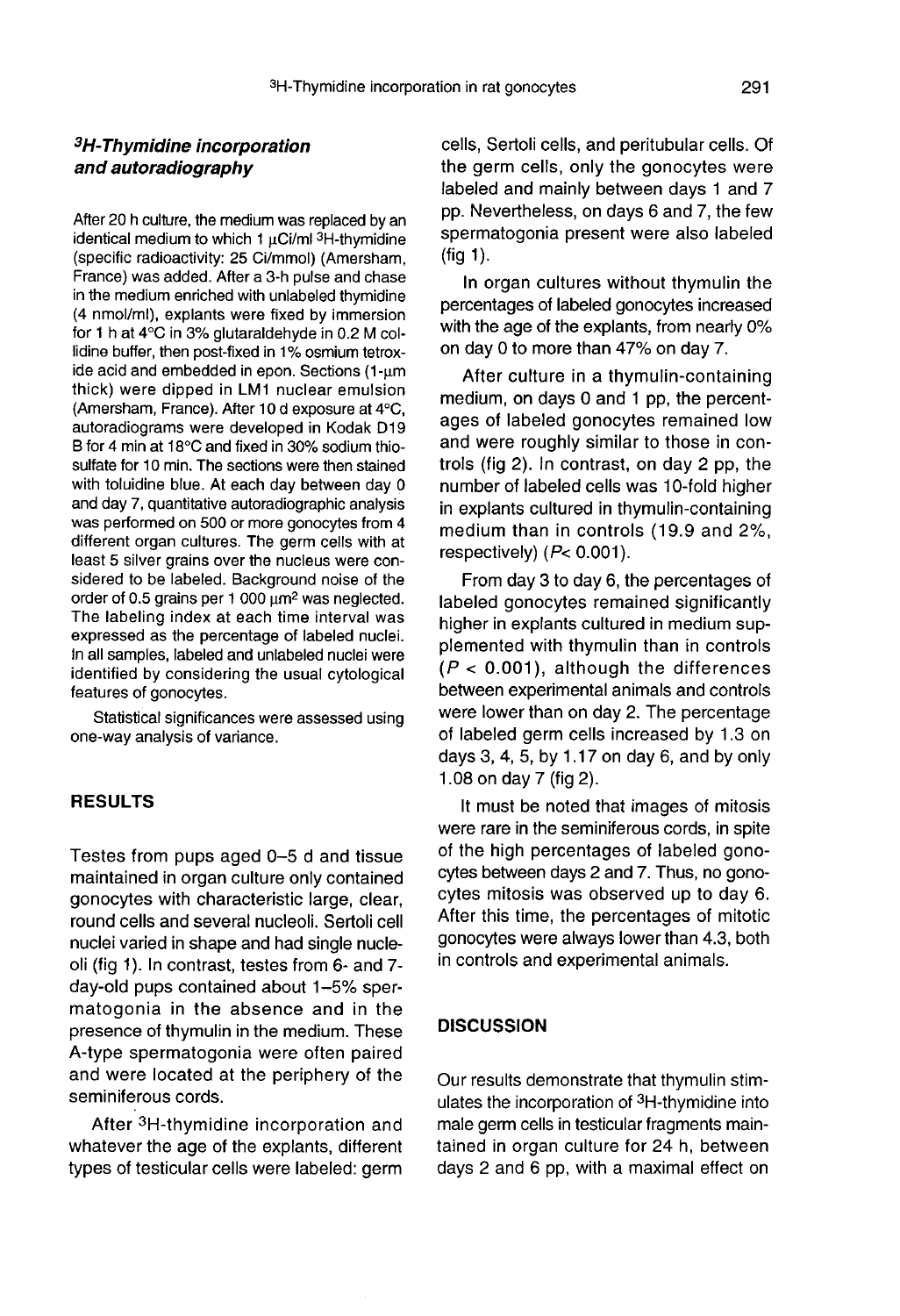

Fig 1. A Testicular explant from a 0 day-old newborn cultured in medium supplemented with thymulin. There are no labeled gonocytes. In contrast, cells located outside of the seminerous cords (C) and Sertoli cells are labeled. B and C: Testicular explants from a 3-day-old pups cultured in fresh medium (B) or in medium supplemented with thymulin (C). Gonocytes (arrows) and some cells located outside of the seminiferous cords are labeled. Bar = approximately 20  $\mu$ m.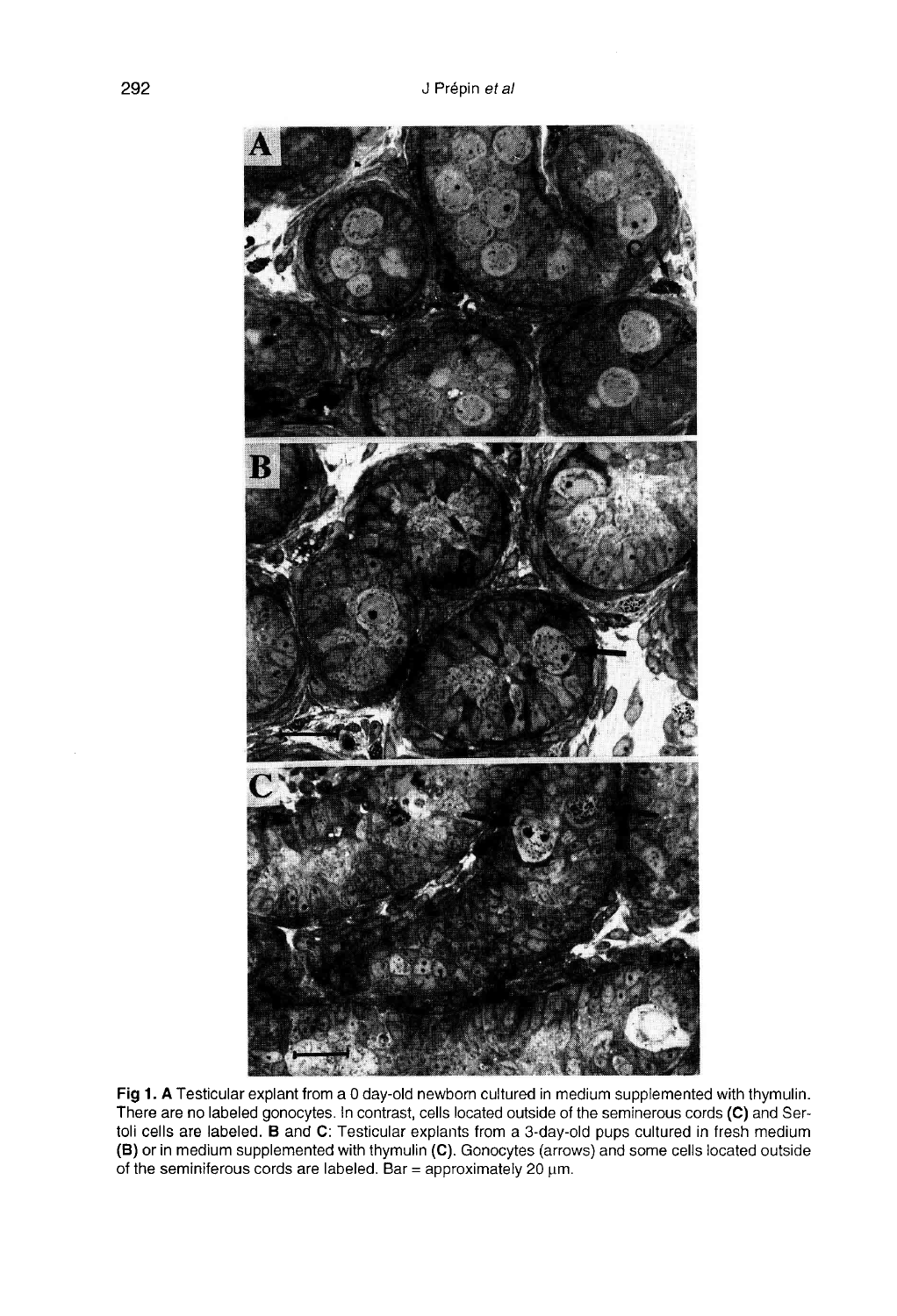

Fig 2. Comparison of percentages  $\pm$  SEM of labeled germ cells after 24 h in vitro in experimental explants cultured in medium supplemented with thymulin and in controls, in testes explanted between day 0 (= day of birth) and day 7 of life. The effect of thymulin is non-existent or weak on days 0, 1 and 7; in contrast, the effect is strong on day 2 and the percentages increased significantly in the experimental animals between days 2 and 6 ( $P < 0.001$  vs controls).

day 2. From day 7, however, it has no further effect on label incorporation. In vitro effects of thymulin therefore appear to be agedependent. Moreover, thymulin is efficient at the beginning of the postnatal period, in addition to its capacity for stimulating in vitro proliferation of germ cells in fetal ovaries and testes, as revealed by previous work (Prépin, 1991; 1993). Our data are in line with other autoradiographic findings indicating that the in vitro incorporation of 3H-thymidine into gonocytes in testes of newborn rats starts on day 2 pp without stimulation (McGuin ness and Orth, 1992). The absence or the very low rate of 3H-thymidine incorporation into gonocytes on days 0 and 1 is in agreement with a previous study stating that, in the rat, the number of germ cells does not increase during this period (Beaumont and Mandl, 1963). In contrast, it is intriguing to into gonocytes on days 0 and 1 is in agreement with a previous study stating that, in<br>the rat, the number of germ cells does not<br>increase during this period (Beaumont and<br>Mandl, 1963). In contrast, it is intriguing to<br>obse of germ cells, even without thymulin,

between days 4 and 7, whereas about 70% of germ cells disappear during that same period (Beaumont and Mandl, 1963; Franchi and Mandl, 1964; Huckins and Clermont, 1968). Furthermore, in this work, few images of mitosis were seen in seminiferous cords at the various stages. This is in agreement with earlier observations showing the occurrence of the first mitosis between days 5 and 7 (Franchi and Mandl, 1964) or only on day 7 (Huckins and Clermont, 1968).

The bromodeoxyuridine(BrdU)-labeling method, which has been shown to yield labeling indices comparable to those obtained by  $3H$ -thymidine radiolabeling, was (Franchi and Mandl, 1964) or only on day 7<br>(Huckins and Clermont, 1968).<br>The bromodeoxyuridine (BrdU)-labeling<br>method, which has been shown to yield<br>labeling indices comparable to those<br>obtained by <sup>3</sup>H-thymidine radiolabe of germ cells during prespermatogenesis in the developing testes of the golden hamster. Two hours after BrdU injection, some labeled prespermatogonia presented the morphological appearance of degeneration, indicating that apoptosis might affect pre-